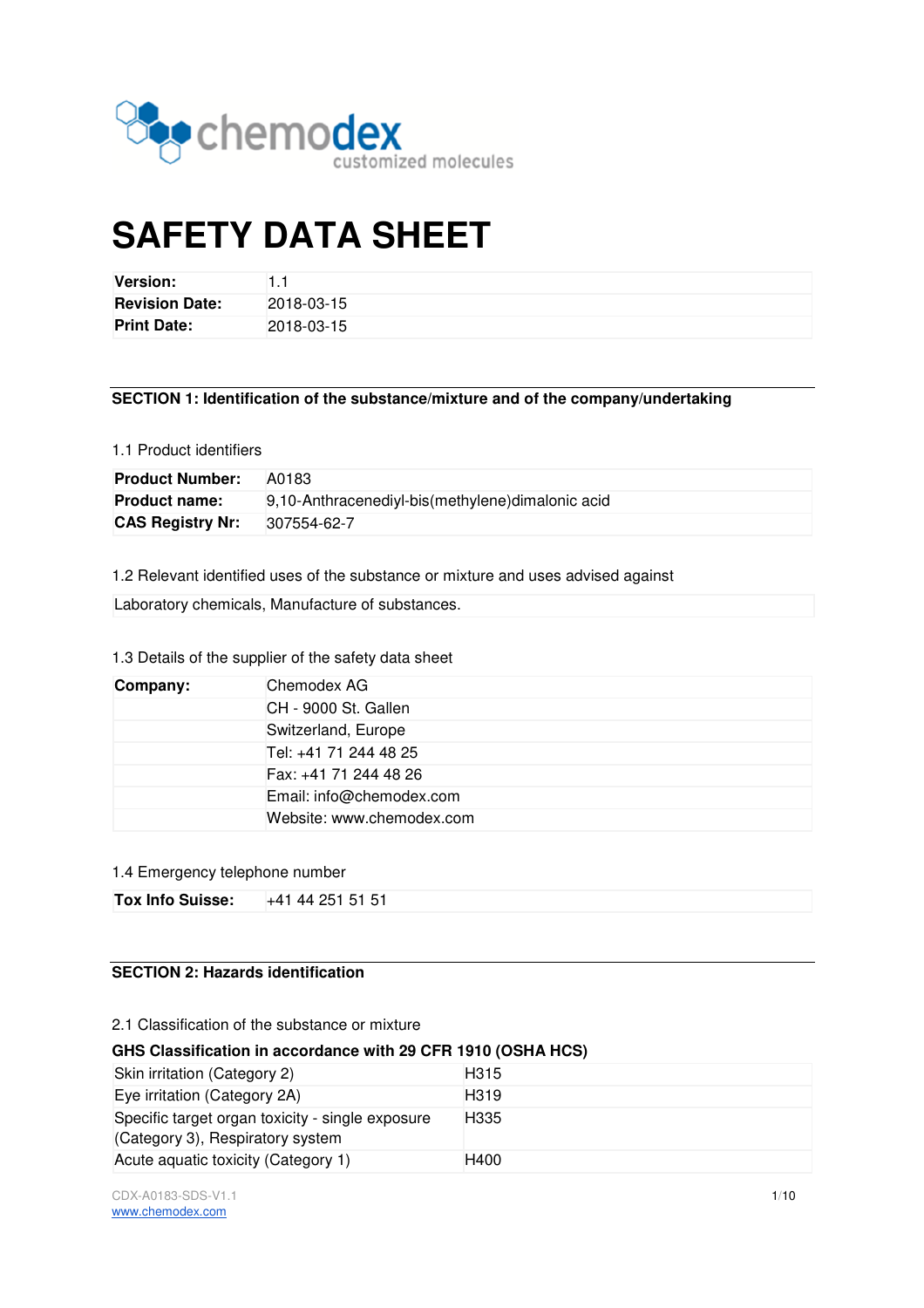For the full text of the H-Statements mentioned in this Section, see Section 16.

## 2.2 GHS Label elements, including precautionary statements

| Pictogram   | Æ       |
|-------------|---------|
| Signal word | Warning |

## **Hazard statement(s)**

| H <sub>315</sub> | Causes skin irritation.                               |
|------------------|-------------------------------------------------------|
| H <sub>319</sub> | Causes serious eye irritation.                        |
| H335             | May cause respiratory irritation.                     |
| H410             | Very toxic to aquatic life with long lasting effects. |

## **Precautionary statement(s)**

| P <sub>261</sub> | Avoid breathing dust/ fume/ gas/ mist/ vapours/ spray.                                                                                                 |
|------------------|--------------------------------------------------------------------------------------------------------------------------------------------------------|
| P <sub>264</sub> | Wash skin thoroughly after handling.                                                                                                                   |
| P <sub>271</sub> | Use only outdoors or in a well-ventilated area.                                                                                                        |
| P <sub>273</sub> | Avoid release to the environment.                                                                                                                      |
| P <sub>280</sub> | Wear protective gloves/ eye protection/ face protection.                                                                                               |
| $P302 + P352$    | IF ON SKIN: Wash with plenty of soap and water.                                                                                                        |
| $P304 + P340$    | IF INHALED: Remove victim to fresh air and keep at rest in a position<br>comfortable for breathing.                                                    |
|                  | P305 + P351 + P338 IF IN EYES: Rinse cautiously with water for several minutes. Remove contact<br>lenses, if present and easy to do. Continue rinsing. |
| P312             | Call a POISON CENTER or doctor/ physician if you feel unwell.                                                                                          |
| P321             | Specific treatment (see supplemental first aid instructions on this label).                                                                            |
| $P332 + P313$    | If skin irritation occurs: Get medical advice/attention.                                                                                               |
| $P337 + P313$    | If eye irritation persists: Get medical advice/attention.                                                                                              |
| P362             | Take off contaminated clothing and wash before reuse.                                                                                                  |
| P391             | Collect spillage.                                                                                                                                      |
| $P403 + P233$    | Store in a well-ventilated place. Keep container tightly closed.                                                                                       |
| P405             | Store locked up.                                                                                                                                       |
| P <sub>501</sub> | Dispose of contents/ container to an approved waste disposal plant.                                                                                    |

2.3 Hazards not otherwise classified (HNOC) or not covered by GHS - none

## **SECTION 3: Composition/information on ingredients**

#### 3.1 Substances

| Formula:                       | C22H18O8    |
|--------------------------------|-------------|
| Molecular Weight: 410.37 g/mol |             |
| <b>CAS-No.:</b>                | 307554-62-7 |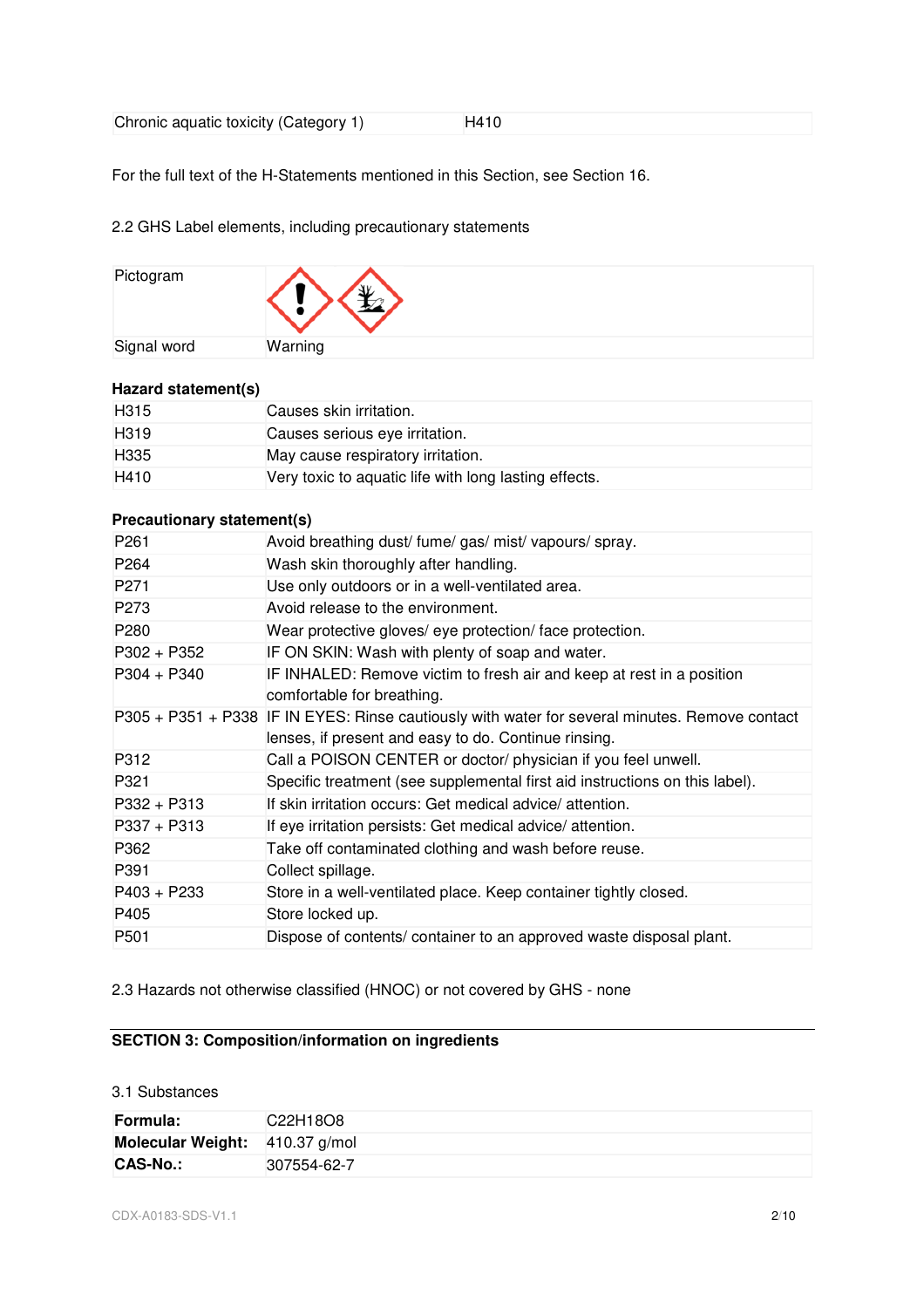#### **Hazdardous components**

| Component                                        | <b>Classification</b>                                                                                        | <b>Concentration</b> |
|--------------------------------------------------|--------------------------------------------------------------------------------------------------------------|----------------------|
| 9,10-Anthracenediyl-bis(methylene)dimalonic acid |                                                                                                              |                      |
|                                                  | Skin Irrit. 2; Eye Irrit. 2A; STOT<br>SE 3; Aquatic Acute 1; Aquatic<br>Chronic 1; H315, H319, H335,<br>H410 |                      |

For the full text of the H-Statements mentioned in this Section, see Section 16.

#### **SECTION 4: First aid measures**

#### 4.1 Description of first aid measures

#### **General advice**

Consult a physician. Show this safety data sheet to the doctor in attendance. Move out of dangerous area.

#### **If inhaled**

If breathed in, move person into fresh air. If not breathing, give artificial respiration. Consult a physician.

#### **In case of skin contact**

Wash off with soap and plenty of water. Consult a physician.

## **In case of eye contact**

Rinse thoroughly with plenty of water for at least 15 minutes and consult a physician.

#### **If swallowed**

Never give anything by mouth to an unconscious person. Rinse mouth with water. Consult a physician.

#### 4.2 Most important symptoms and effects, both acute and delayed

The most important known symptoms and effects are described in the labelling (see section 2.2) and/or in section 11

#### 4.3 Indication of any immediate medical attention and special treatment needed

No data available

## **SECTION 5: Firefighting measures**

## 5.1 Extinguishing media

Suitable extinguishing media Use water spray, alcohol-resistant foam, dry chemical or carbon dioxide.

#### 5.2 Special hazards arising from the substance or mixture

#### Carbon oxides

#### 5.3 Advice for firefighters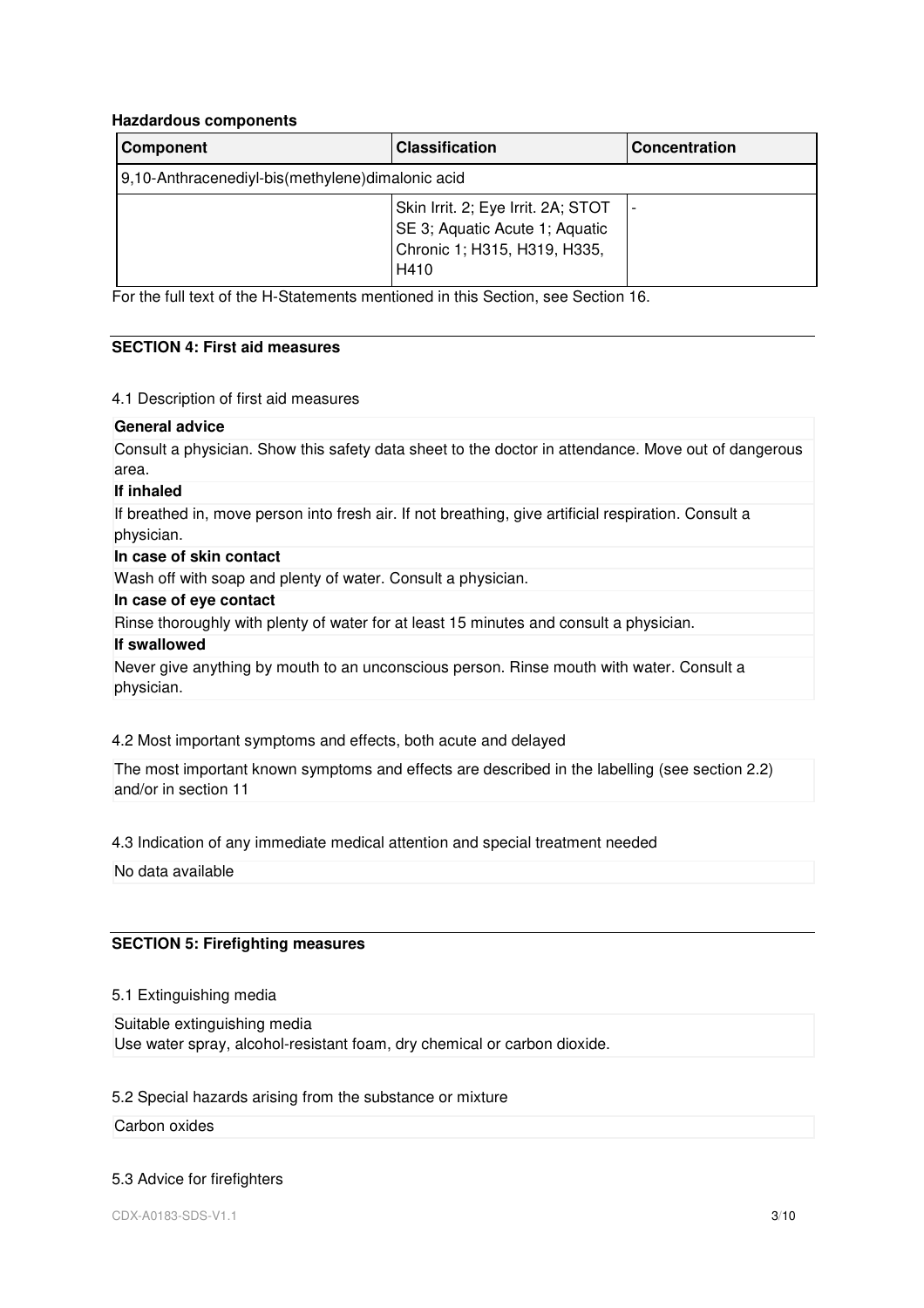Wear self contained breathing apparatus for fire fighting if necessary.

5.4 Further information

No data available

#### **SECTION 6: Accidental release measures**

6.1 Personal precautions, protective equipment and emergency procedures

Use personal protective equipment. Avoid dust formation. Avoid breathing vapours, mist or gas. Ensure adequate ventilation. Evacuate personnel to safe areas. Avoid breathing dust. For personal protection see section 8.

#### 6.2 Environmental precautions

Prevent further leakage or spillage if safe to do so. Do not let product enter drains. Discharge into the environment must be avoided.

#### 6.3 Methods and material for containment and cleaning up

Pick up and arrange disposal without creating dust. Sweep up and shovel. Keep in suitable, closed containers for disposal.

## 6.4 Reference to other sections

For disposal see section 13.

## **SECTION 7: Handling and storage**

## 7.1 Precautions for safe handling

Avoid contact with skin and eyes. Avoid formation of dust and aerosols. Provide appropriate exhaust ventilation at places where dust is formed. For precautions see section 2.2.

7.2 Conditions for safe storage, including any incompatibilities Keep container tightly closed in a dry and well-ventilated place. Keep in a dry place.

## 7.3 Specific end use(s)

Apart from the uses mentioned in section 1.2 no other specific uses are stipulated

## **SECTION 8: Exposure controls/personal protection**

#### 8.1 Control parameters

CDX-A0183-SDS-V1.1 4/10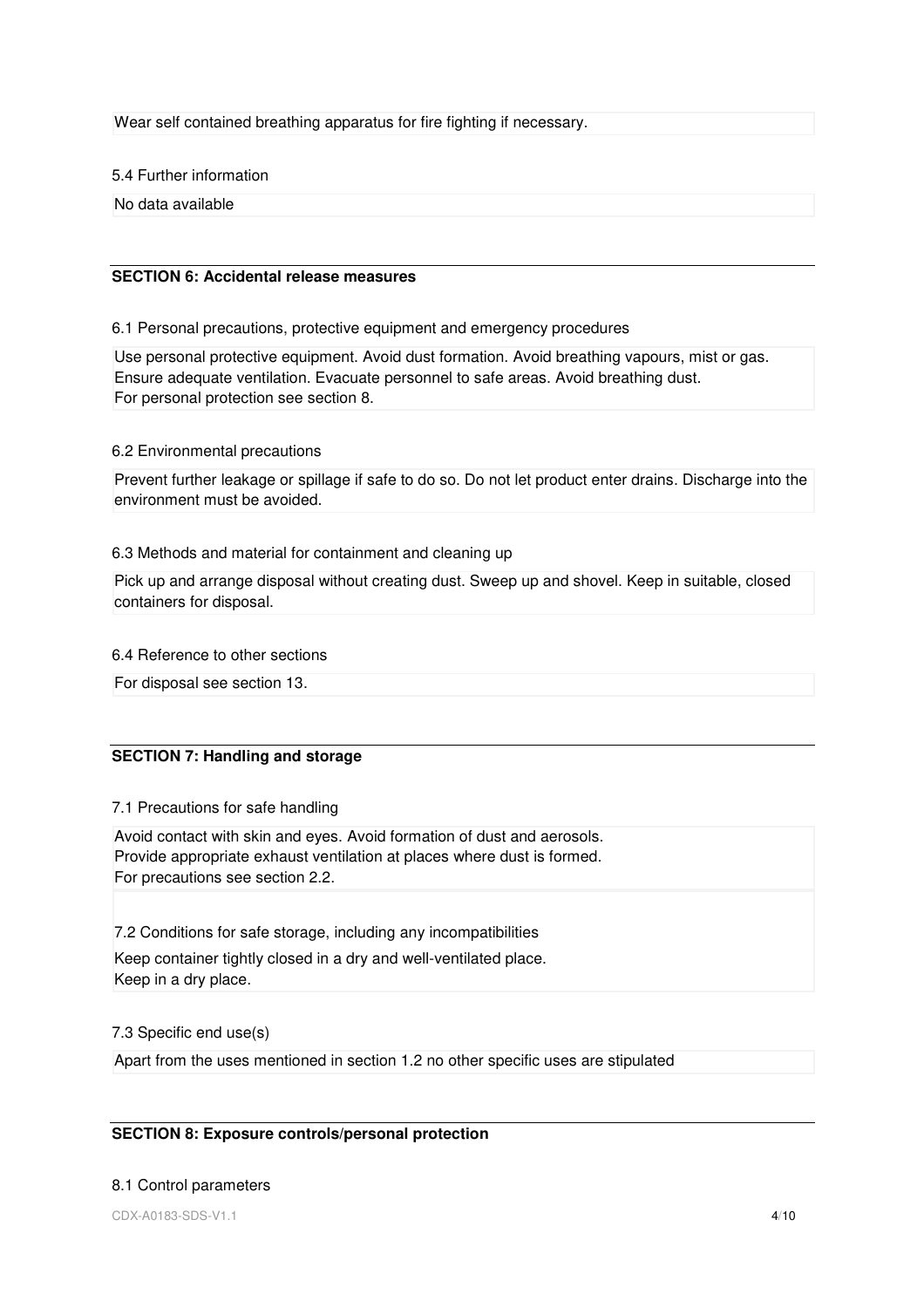#### **Components with workplace control parameters**

Contains no substances with occupational exposure limit values.

#### 8.2 Exposure controls

#### **Appropriate engineering controls**

Handle in accordance with good industrial hygiene and safety practice. Wash hands before breaks and at the end of workday.

#### **Personal protective equipment**

## **Eye/face protection**

Safety glasses with side-shields conforming to EN166 Use equipment for eye protection tested and approved under appropriate government standards such as NIOSH (US) or EN 166(EU).

#### **Skin protection**

Handle with gloves. Gloves must be inspected prior to use. Use proper glove removal technique (without touching glove's outer surface) to avoid skin contact with this product. Dispose of contaminated gloves after use in accordance with applicable laws and good laboratory practices. Wash and dry hands.

Full contact Material: Nitrile rubber Minimum layer thickness: 0.11 mm Break through time: 480 min

Splash contact Material: Nitrile rubber Minimum layer thickness: 0.11 mm Break through time: 480 min

If used in solution, or mixed with other substances, and under conditions which differ from EN 374, contact the supplier of the CE approved gloves. This recommendation is advisory only and must be evaluated by an industrial hygienist and safety officer familiar with the specific situation of anticipated use by our customers. It should not be construed as offering an approval for any specific use scenario.

## **Body Protection**

impervious clothing, The type of protective equipment must be selected according to the concentration and amount of the dangerous substance at the specific workplace.

#### **Respiratory protection**

For nuisance exposures use type P95 (US) or type P1 (EU EN 143) particle respirator. For higher level protection use type OV/AG/P99 (US) or type ABEK-P2 (EU EN 143) respirator cartridges. Use respirators and components tested and approved under appropriate government standards such as NIOSH (US) or CEN (EU).

#### **Control of environmental exposure**

Prevent further leakage or spillage if safe to do so. Do not let product enter drains. Discharge into the environment must be avoided.

## **SECTION 9: Physical and chemical properties**

9.1 Information on basic physical and chemical properties

a) **Appearance: Form: powder**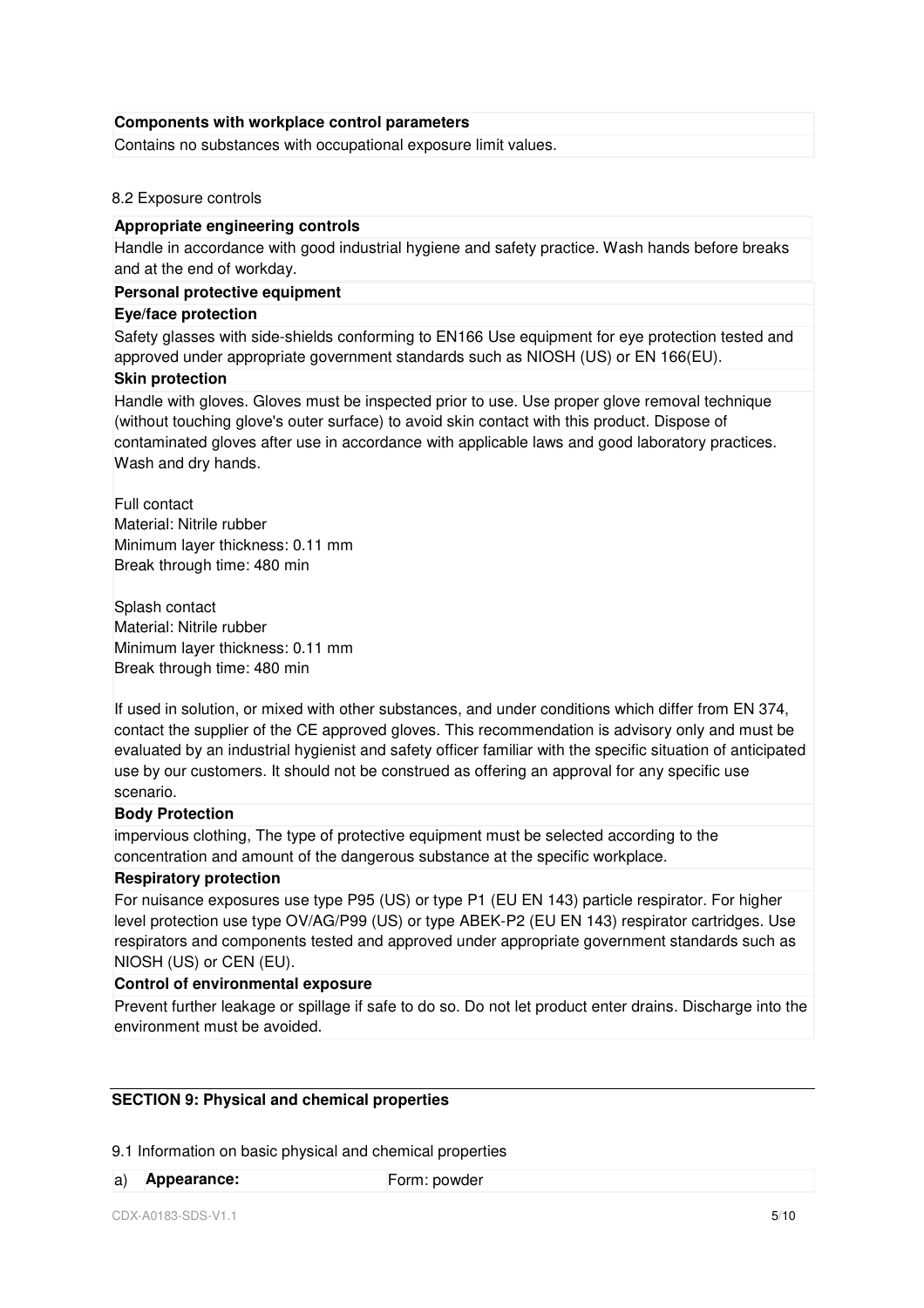|                                             | Colour: light brown |
|---------------------------------------------|---------------------|
| Odour:                                      | No data available   |
| <b>Odour Threshold:</b>                     | No data available   |
| pH:                                         | No data available   |
| Melting point/freezing point:               | No data available   |
| Initial boiling point and boiling<br>range: | No data available   |
| <b>Flash point:</b>                         | No data available   |
| <b>Evaporation rate:</b>                    | No data available   |
| Flammability (solid, gas):                  | No data available   |
| Upper/lower flammability or                 |                     |
| explosive limits:                           | No data available   |
| Vapour pressure:                            | No data available   |
| Vapour density:                             | No data available   |
| <b>Relative density:</b>                    | No data available   |
| Water solubility:                           | soluble             |
| Partition coefficient (n-                   |                     |
| octanol/water):                             | No data available   |
| Auto-ignition temperature:                  | No data available   |
| <b>Decomposition temperature:</b>           | No data available   |
| <b>Viscosity:</b>                           | No data available   |
| <b>Explosive properties:</b>                | No data available   |
| <b>Oxidizing properties:</b>                | No data available   |
|                                             |                     |

9.2 Other safety information

No data available

## **SECTION 10: Stability and reactivity**

## 10.1 Reactivity

No data available

## 10.2 Chemical stability

Stable under recommended storage conditions.

## 10.3 Possibility of hazardous reactions

No data available

## 10.4 Conditions to avoid

No data available

## 10.5 Incompatible materials

## Strong oxidizing agents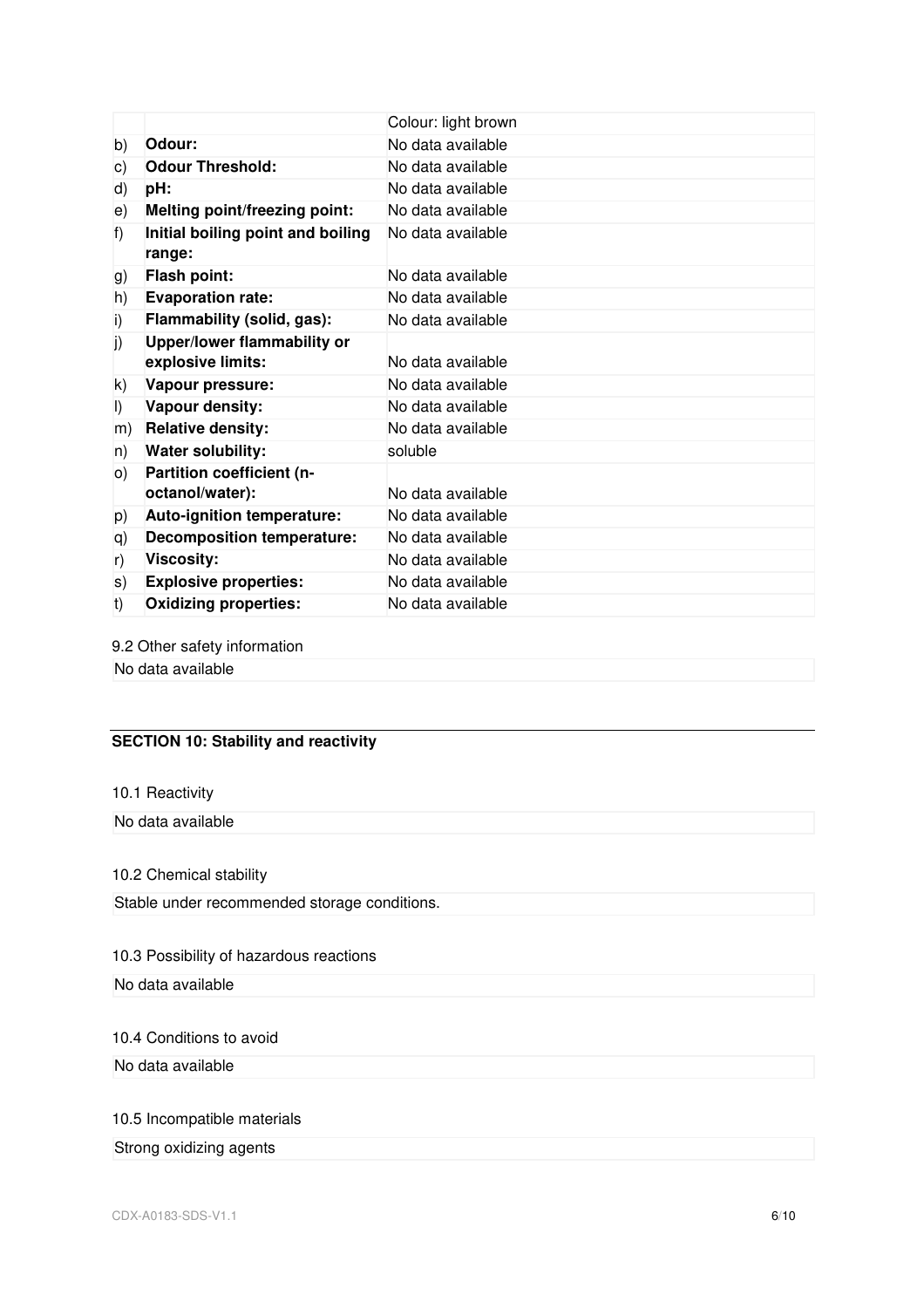10.6 Hazardous decomposition products

Other decomposition products - no data available In the event of fire: see section 5

## **SECTION 11: Toxicological information**

11.1 Information on toxicological effects

| <b>Acute toxicity</b>         |                                                                                                                                                            |
|-------------------------------|------------------------------------------------------------------------------------------------------------------------------------------------------------|
|                               | Dermal: no data available                                                                                                                                  |
|                               | <b>Skin corrosion/irritation</b>                                                                                                                           |
| No data available             |                                                                                                                                                            |
|                               | Serious eye damage/eye irritation                                                                                                                          |
| No data available             |                                                                                                                                                            |
|                               | Respiratory or skin sensitisation                                                                                                                          |
| No data available             |                                                                                                                                                            |
|                               | <b>Germ cell mutagenicity</b>                                                                                                                              |
| No data available             |                                                                                                                                                            |
| Carcinogenicity               |                                                                                                                                                            |
| IARC:                         | No component of this product present at levels greater than or equal to 0.1% is identified<br>as probable, possible or confirmed human carcinogen by IARC. |
| ACGIH:                        | No component of this product present at levels greater than or equal to 0.1% is identified<br>as a carcinogen or potential carcinogen by ACGIH.            |
| NTP:                          | No component of this product present at levels greater than or equal to 0.1% is identified<br>as a known or anticipated carcinogen by NTP.                 |
| OSHA:                         | No component of this product present at levels greater than or equal to 0.1% is identified<br>as a carcinogen or potential carcinogen by OSHA.             |
| <b>Reproductive toxicity</b>  |                                                                                                                                                            |
| No data available             |                                                                                                                                                            |
|                               | Specific target organ toxicity - single exposure                                                                                                           |
|                               | Inhalation - May cause respiratory irritation.                                                                                                             |
|                               | Specific target organ toxicity - repeated exposure                                                                                                         |
| No data available             |                                                                                                                                                            |
| <b>Aspiration hazard</b>      |                                                                                                                                                            |
| No data available             |                                                                                                                                                            |
| <b>Additional Information</b> |                                                                                                                                                            |
| <b>RTECS: Not available</b>   |                                                                                                                                                            |

# **SECTION 12: Ecological information**

12.1 Toxicity

No data available

# 12.2 Persistence and degradability

No data available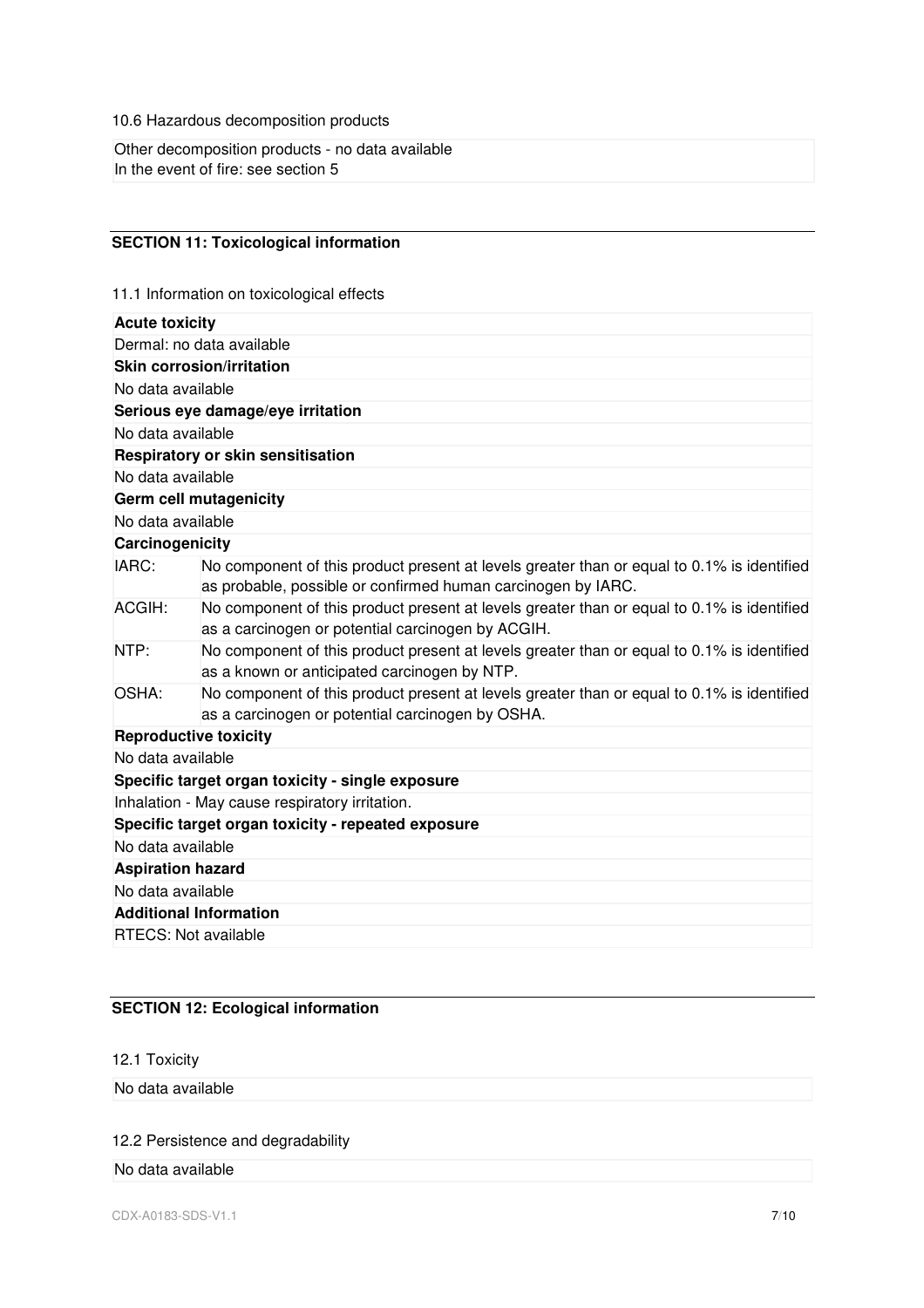#### 12.3 Bioaccumulative potential

No data available

#### 12.4 Mobility in soil

No data available

#### 12.5 Results of PBT and vPvB assessment

PBT/vPvB assessment not available as chemical safety assessment not required/not conducted

#### 12.6 Other adverse effects

An environmental hazard cannot be excluded in the event of unprofessional handling or disposal. Very toxic to aquatic life.

no data available

## **SECTION 13: Disposal considerations**

#### 13.1 Waste treatment methods

#### **Product**

Offer surplus and non-recyclable solutions to a licensed disposal company. Contact a licensed professional waste disposal service to dispose of this material.

## **Contaminated packaging**

Dispose of as unused product.

#### **SECTION 14: Transport information**

#### **DOT (US)**

Not dangerous goods

#### **IMDG**

| UN number: 3077       |  | Class: 9                                                                                                  |  | Packing group: III |  |  |
|-----------------------|--|-----------------------------------------------------------------------------------------------------------|--|--------------------|--|--|
|                       |  |                                                                                                           |  | EMS-No: F-A. S-F   |  |  |
| Proper shipping name: |  | ENVIRONMENTALLY HAZARDOUS SUBSTANCE, SOLID,<br>N.O.S. (9,10-Anthracenediylbis (methylene) dimalonic acid) |  |                    |  |  |
| Marine pollutant:     |  | Marine pollutant                                                                                          |  |                    |  |  |

## **IATA**

| UN number: 3077       |  | Class: 9                                                                                                   |  | Packing group: III |  |
|-----------------------|--|------------------------------------------------------------------------------------------------------------|--|--------------------|--|
| Proper shipping name: |  | Environmentally hazardous substance, solid, n.o.s. (9,10-<br>Anthracenediylbis (methylene) dimalonic acid) |  |                    |  |

#### 14.7 Further information

EHS-Mark required (ADR 2.2.9.1.10, IMDG code 2.10.3) for single packagings and combination packagings containing inner packagings with Dangerous Goods > 5L for liquids or > 5kg for solids.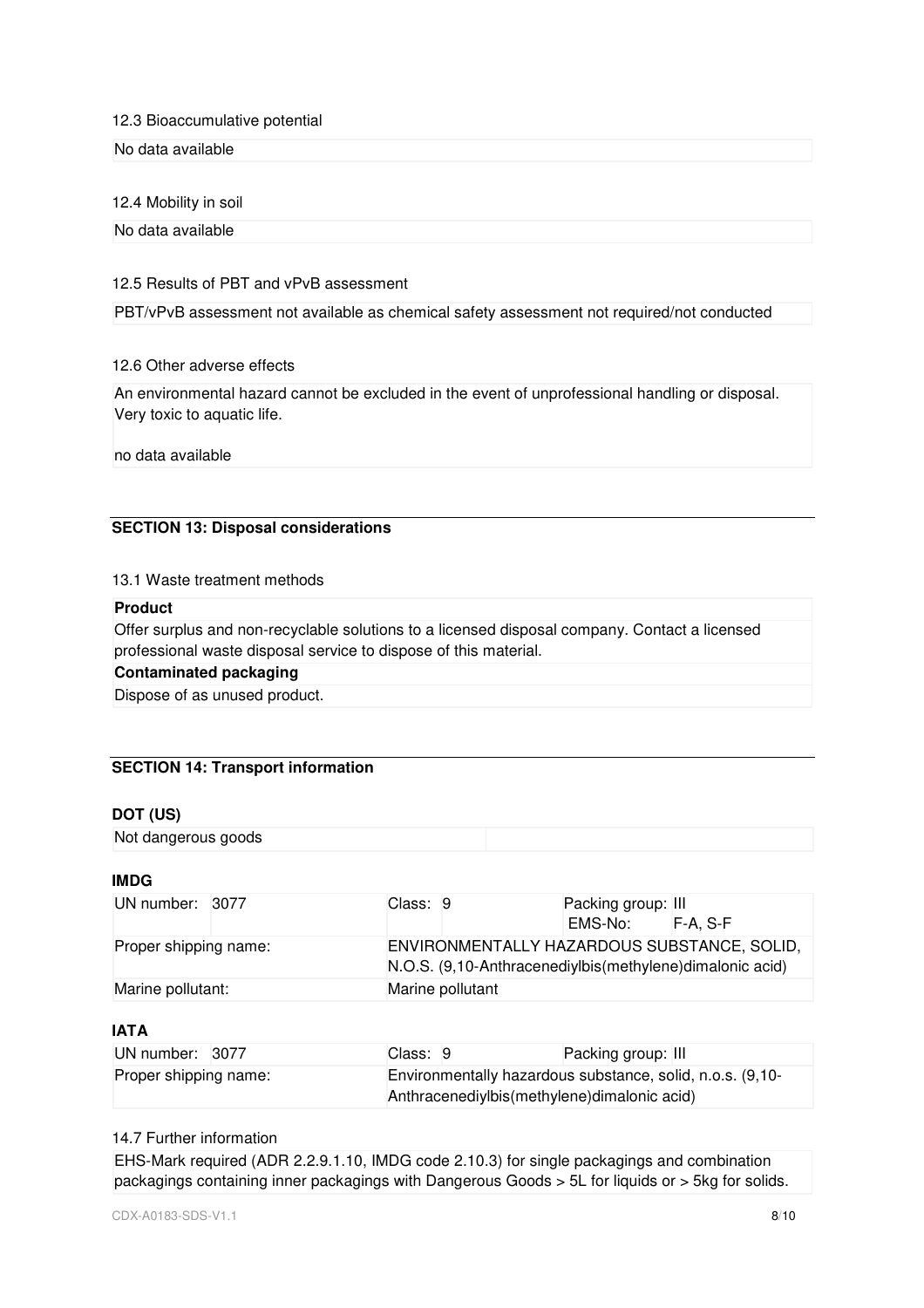## **SECTION 15: Regulatory information**

#### **SARA 302 Components**

SARA 302: No chemicals in this material are subject to the reporting requirements of SARA Title III, Section 302.

#### **SARA 313 Components**

SARA 313: This material does not contain any chemical components with known CAS numbers that exceed the threshold (De Minimis) reporting levels established by SARA Title III, Section 313.

## **SARA 311/312 Hazards**

Acute Health Hazard

#### **Massachusetts Right To Know Components**

No components are subject to the Massachusetts Right to Know Act.

#### **Pennsylvania Right To Know Components**

9,10-Anthracenediyl-bis(methylene)dimalonic acid CAS-No. 307554-62-7

## **New Jersey Right To Know Components**

9,10-Anthracenediyl-bis(methylene)dimalonic acid CAS-No. 307554-62-7

#### **California Prop. 65 Components**

This product does not contain any chemicals known to State of California to cause cancer, birth defects, or any other reproductive harm.

## **SECTION 16: Other information**

# **Full text of H-Statements referred to under sections 2 and 3.**

| Aquatic Acute     | Acute aquatic toxicity                                |
|-------------------|-------------------------------------------------------|
| Aquatic Chronic   | Chronic aquatic toxicity                              |
| Eye Irrit.        | Eye irritation                                        |
| H <sub>3</sub> 15 | Causes skin irritation.                               |
| H319              | Causes serious eye irritation.                        |
| H335              | May cause respiratory irritation.                     |
| H400              | Very toxic to aquatic life.                           |
| H410              | Very toxic to aquatic life with long lasting effects. |

#### **HMIS Rating**

| Health hazard:         | 2 |
|------------------------|---|
| Chronic Health Hazard: |   |
| Flammability:          | n |
| Physical Hazard:       | n |